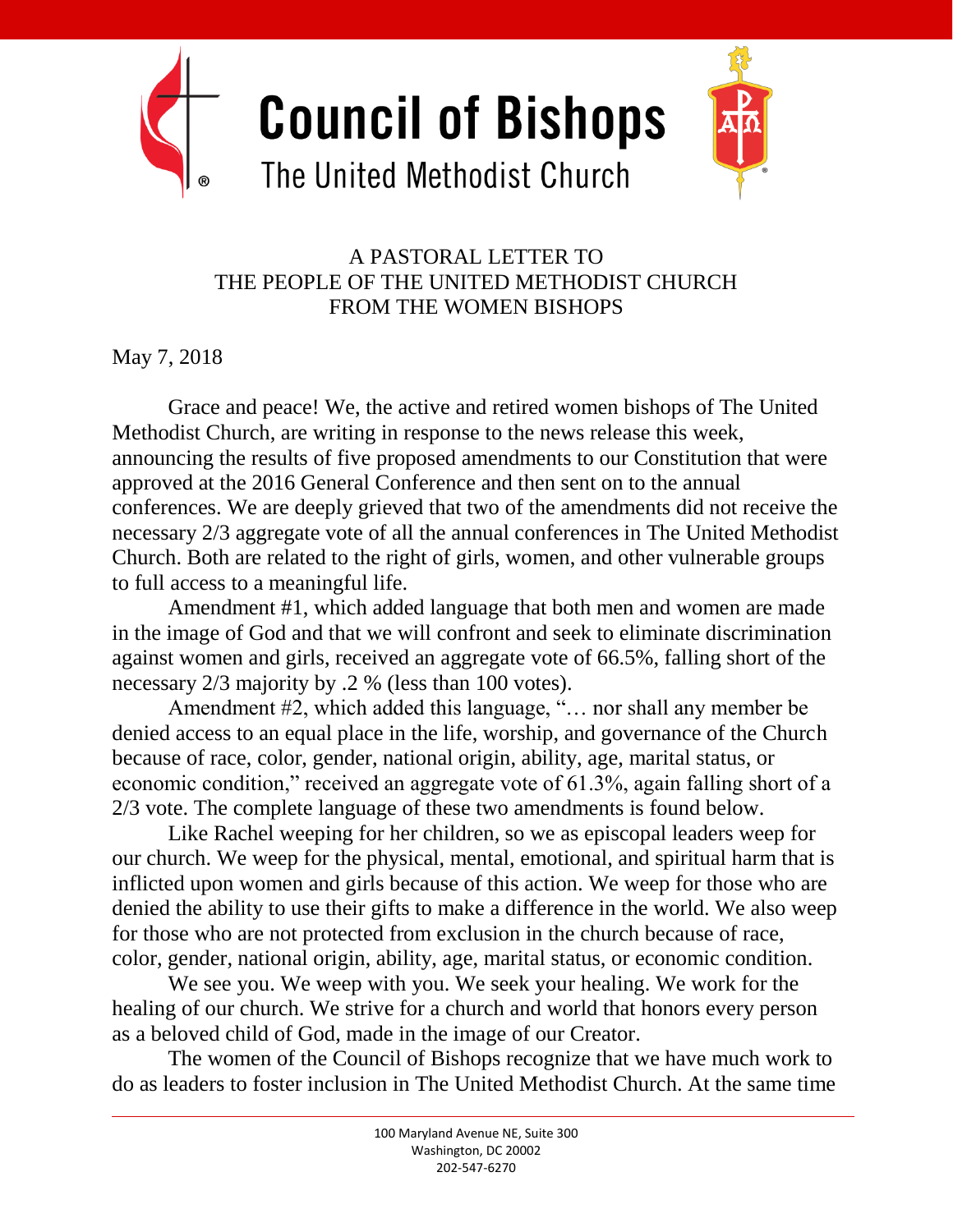as we lament the devaluation of and discrimination against many groups of people in our world, we renew our commitment as United Methodist women bishops to ensure that all people are treated with respect, compassion, and grace and that all doors of opportunity and leadership are open to them. We pledge to model healthy relationships ourselves and are committed to researching why these amendments failed and what actions we can take to create a world where all people are able to live in safety, justice, and love.

This pastoral letter has been unanimously affirmed by the entire Council of Bishops. We invite you to join us in the journey of bringing God's shalom to all corners of The United Methodist Church and our world.

----

## **Proposed Constitutional Amendment – I**

On May 16, 2016, at a session of the General Conference of The United Methodist Church held in Portland, Oregon, the following Constitutional Amendment was adopted by a recorded vote of 746 Yes, 56 No (Calendar Item 121, DCA p. 2106).

**In the 2012 Book of Discipline, Division One, add a new paragraph between current ¶¶ 5 and 6: As the Holy Scripture reveals, both men and women are made in the image of God and, therefore, men and women are of equal value in the eyes of God. The United Methodist Church recognizes it is contrary to Scripture and to logic to say that God is male or female, as maleness and femaleness are characteristics of human bodies and cultures, not characteristics of the divine. The United Methodist Church acknowledges the long history of discrimination against women and girls. The United Methodist Church shall confront and seek to eliminate discrimination against women and girls, whether in organizations or in individuals, in every facet of its life and in society at large. The United Methodist Church shall work collaboratively with others to address concerns that threaten the cause of women's and girl's equality and well-being. If voted and so declared by the Council of Bishops, this would become the new ¶6, and the current ¶¶ 6-61 would be renumbered as ¶¶ 7-62.** 

## **Proposed Constitutional Amendment – II**

On May 20, 2016, at a session of the General Conference of The United Methodist Church held in Portland, Oregon, the following Constitutional Amendment was adopted by a recorded vote of 509 Yes, 242 No (Calendar Item 429, DCA p. 2212).